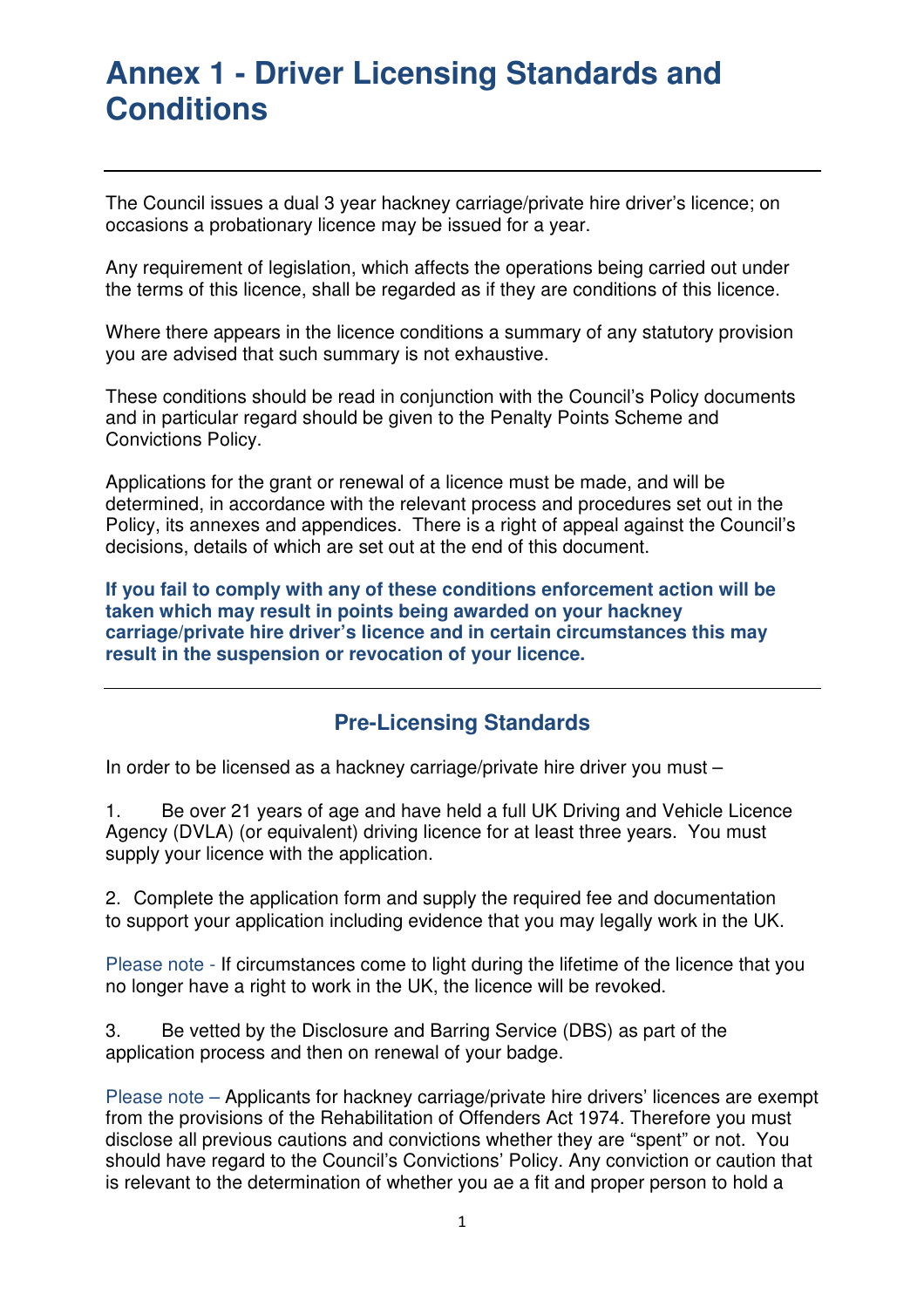licence will be taken into consideration when determining the application.

4. If you have spent six continuous months or more living outside the UK a criminal record check, or equivalent documentation, is required from the country/countries involved covering the relevant period.

5. Have completed and passed, at your own expense, an independent medical examination to determine whether you meet the criteria set out in the 'Medical Aspects of Fitness to Drive' Group 2 standard and been found to be medically fit to hold a licence. Exceptional arrangements may be made if you have insulin treated diabetes and are able to meet a series of medical criteria. The medical must be supplied to the Council before a licence can be granted and is required on initial application for a licence and then every 3 years to the age of 65 when a medical will then be required annually irrespective of your renewal date.

6. Be found to be a fit and proper person to hold a hackney carriage /private hire driver's licence by the Council having regard to its Hackney Carriage/Private Hire Licensing Policy, its relevant annexes and appendices.

7. Have completed and passed a hackney carriage/private hire driver assessment test with a Council approved driving assessor. This assessment is to be completed at your own expense.

8. If you will be driving a fully adapted disabled assess vehicle, (plate numbers 200 to 224) have undertaken a Passenger Assisted Transport training course at your own expense; the certificate must be produced to the Council

9. Have undertaken the Council's Mandatory Safeguarding Training.

10. Have passed the Council's English test and supplied proof of having done so to the Council.

11. Have passed the Council's knowledge test.

Please note – The test comprises questions picked at random from the Council's driver and vehicle conditions, place locations, shortest routes between two points, the Highway Code, tourism and basic arithmetic. The test paper will be marked immediately and you will advised of the outcome; the Adjudicators decision is final and no discussion of individual questions will be entered into. If you don't pass the test you will be permitted two further attempts at a minimum of fortnightly intervals when a further fee per test will be payable; these re-tests must be completed within three months of the initial application being made/test being taken. A different question paper will be selected for each test re-sit. Failure to pass the knowledge tests after 3 attempts will deem the applicant unsuccessful.

If you re-apply after failing 3 knowledge tests you will be treated as a new driver and will be required to undertake all the tests and other requirements applicable to a new driver.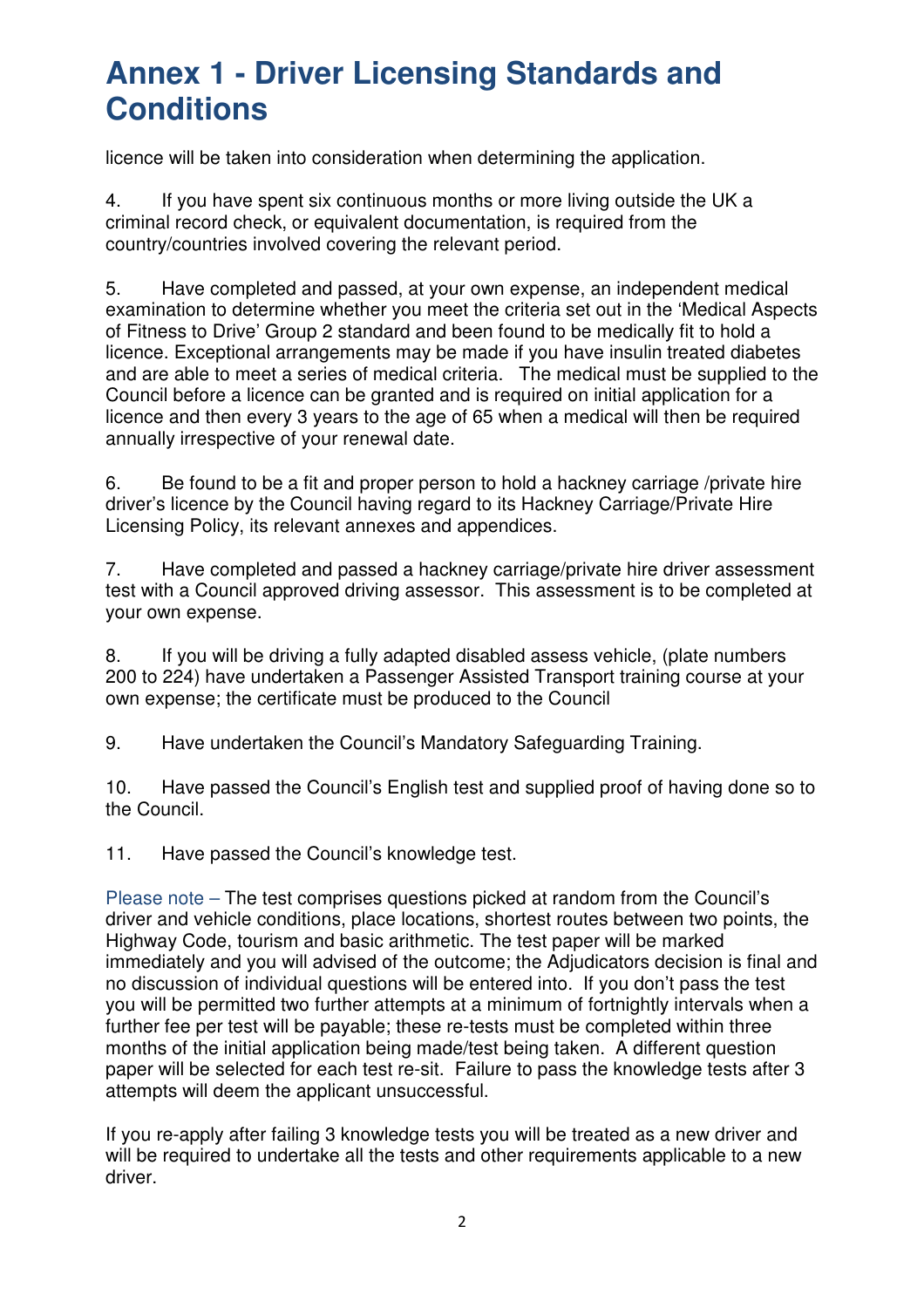12. Declare if you have previously held a hackney carriage and/or private hire drivers' licence whether with this authority or another local authority.

**Please note – As an existing driver, if you allow your licence to lapse you will be treated as a new driver and will be required to undertake all the tests and other requirements applicable to a new driver. It is your responsibility to ensure that you have booked the necessary appointments and have the necessary paperwork to enable you to complete the renewal process before the expiry date of your existing licence.**

### **Driver Conditions**

As the holder of a hackney carriage/private hire driver's licence you must comply with the following conditions:

#### 1. Conditions of licence

.

- 1.1 The combined hackney carriage/private hire driver's licence (hereinafter referred to as 'driver's licence') is valid for three years from the date of its grant or in the case of a probationary licence, one year from the date of its grant.
- 1.2 You must present your driver's licence or a copy thereof to the proprietor/ operator at the beginning of your employment and immediately after any renewal of the licence.
- 1.3 On the request of an authorised officer of the Council or a Police officer, you must produce your licence for inspection.
- 1.4 You must keep a copy of these driver conditions in the licensed vehicle you are using.
- 1.5 You must not act as a driver without the consent of the licensed proprietor of the vehicle.
- 1.6 You must notify the Council in writing, within 7 days, of any change of name, or address.
- 1.7 At all times when your vehicle is available for hire, you must wear your driver's badge in a position where it can be seen. You must not wear your badge other than when carrying out work in connection with your business.
- 1.8 You must not allow your driver's badge to be used by any other person or cause or permit any other person to wear it. Nor permit any person to damage, deface, mutilate or obscure a driver's badge or any part of it.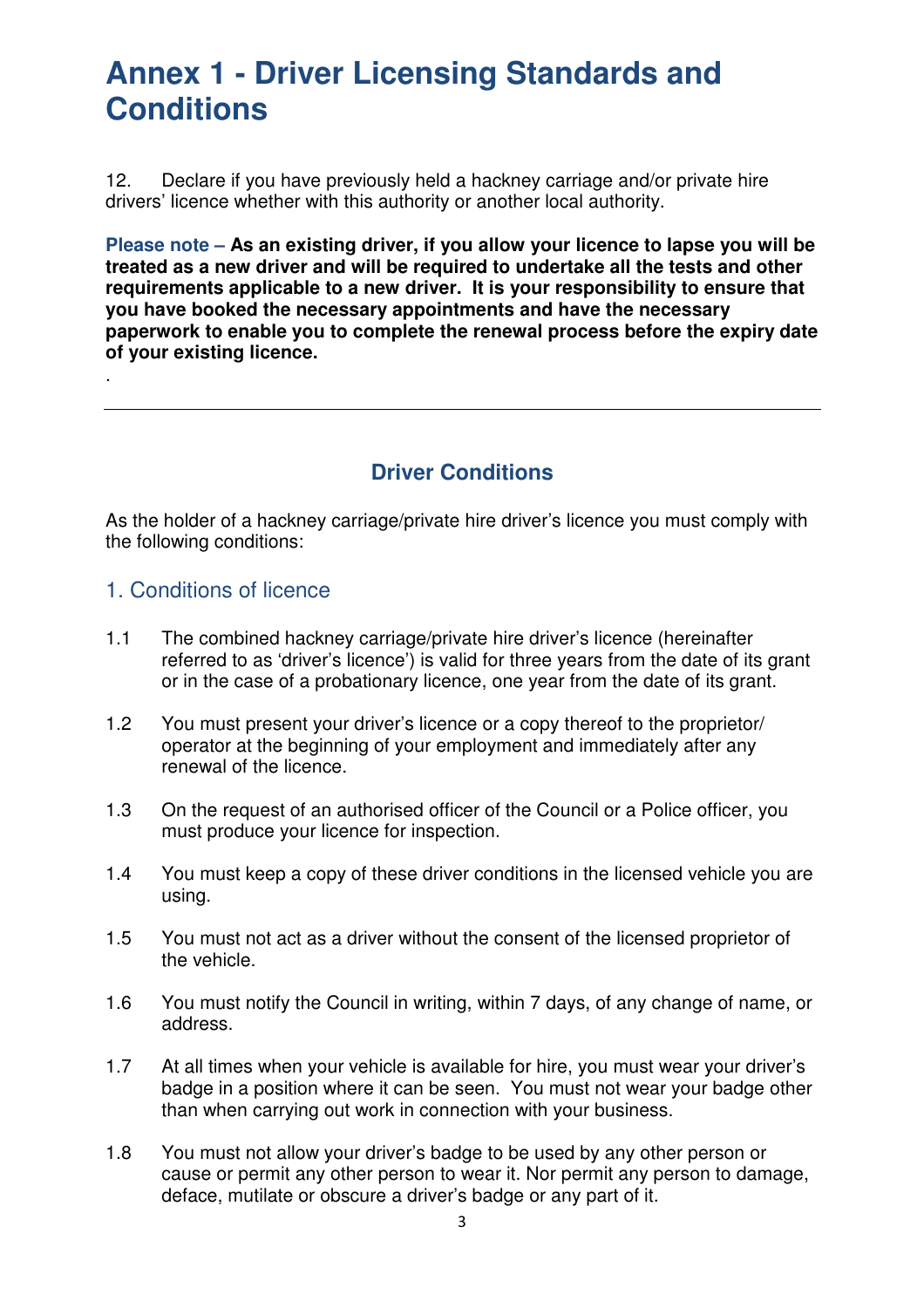- 1.9 Your licence and badge remains the property of the Authority at all times. They must be returned forthwith if your employment as a licensed driver ceases, or if the licence expires and is not renewed, or where the licence is suspended or revoked.
- 1.10 If your immigration status changes, for example your permission to stay in the UK has been curtailed, you have been served a deportation notice or have been convicted of an immigration offence, you must return your licence and badge to the Council within 7 days.
- 1.11 You must complete mandatory or any other training that the Council deems necessary and appropriate; this may include training required because of convictions or penalty points awarded against you or as a result of a complaint.

### 2. Driver Conduct

#### You must -

- 2.1 Behave in a civil, polite and orderly manner at all times in the course of carrying out your duties as a licensed driver. You must not behave in a way that will-
	- Cause any person to take offence at your actions.
	- Cause any person to believe your actions are inappropriate.
	- Cause any person to fear for their physical safety.
	- Cause any person to doubt your integrity.
	- Bring into disrepute the integrity of the Council for having issued a licence to you.
- 2.2 Take all reasonable precautions to ensure the safety of persons conveyed in or entering or alighting from the vehicle.
- 2.3 Drive with the utmost care and consideration to other road users and pedestrians.
- 2.4 Convey a reasonable amount of luggage, including wheelchairs and children's pushchairs (provided they can be carried in a safe manner) and provide reasonable assistance in loading and unloading such luggage.
- 2.5 Give reasonable assistance to elderly, vulnerable or disabled persons entering or alighting from the vehicle, and any other reasonable assistance during the course of the journey
- 2.6 Not drink or eat in the vehicle nor play any radio or sound equipment, which is not connected with the operation of the business, without the hirer's consent.
- 2.7 Ensure that the vehicle licence plates are not willfully or negligently concealed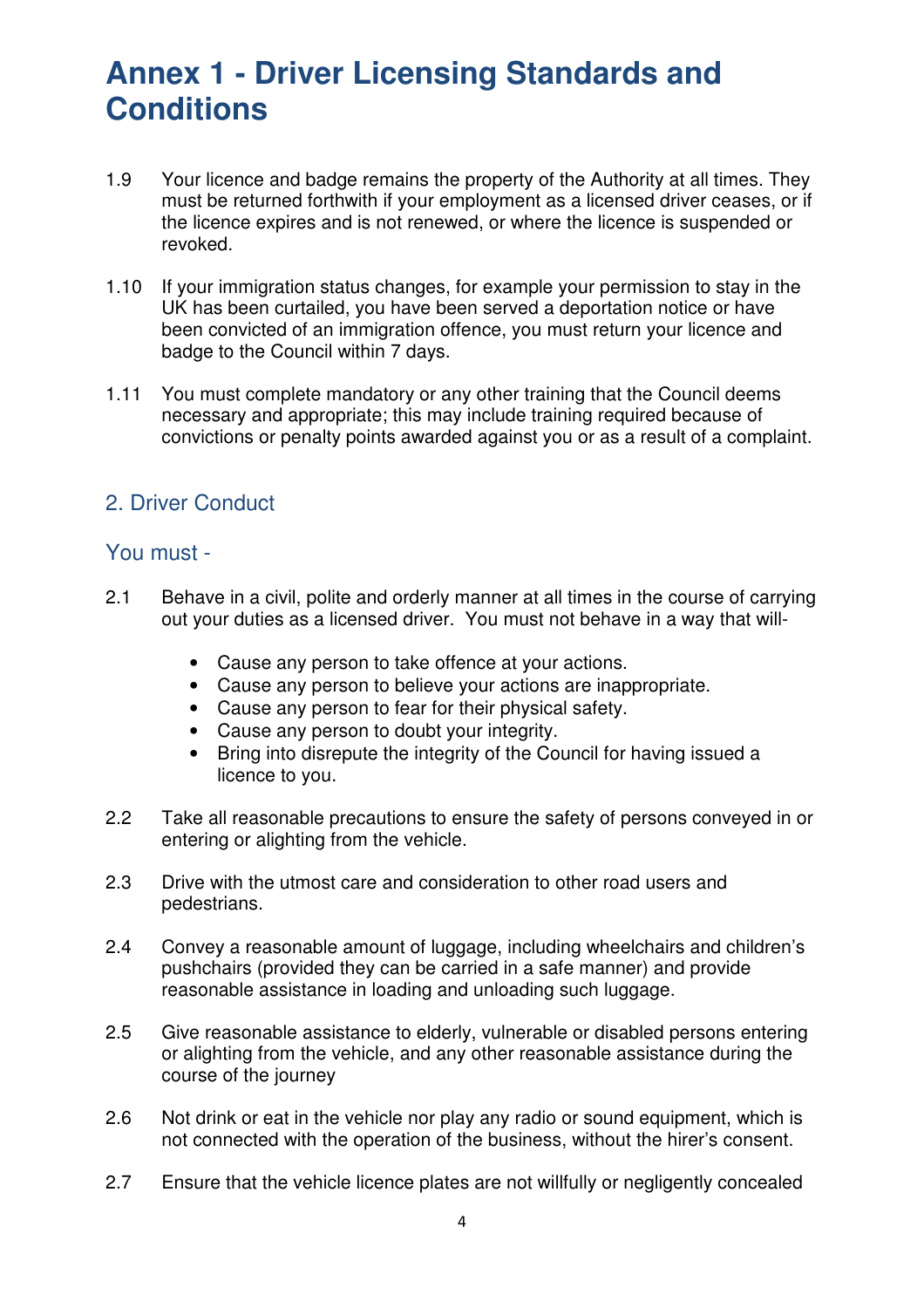from public view.

- 2.8 If you have agreed or have been hired to be in attendance with the vehicle at an appointed time and place you must, unless delayed or prevented by some sufficient cause, punctually attend with the vehicle at the appointed time and place.
- 2.9 Not smoke tobacco or any other like substance in a licensed vehicle nor use an electronic cigarette or similar device.
- 2.10 Not drive if you are unfit to do so because you are on legal or illegal drugs and/or you have certain levels of illegal drugs in your blood.
- 2.11 Not drive whilst under the influence of alcohol.
- 2.12 Whilst driving you must not use a handheld mobile phone nor any other handheld mobile device which performs an interactive communication function by transmitting and receiving data.
- 2.13 Not drive a vehicle if you no longer hold, have had suspended, or are disqualified from holding a DVLA licence for that type of vehicle.
- 2.14 When hired to drive to a particular destination, subject to any directions given by the hirer, proceed to that destination by the shortest route.
- 2.15 Not, without reasonable cause, unnecessarily prolong in distance or time, the journey for which the vehicle was hired.
- 2.16 Not solicit, by calling out, or otherwise importuning any person to hire or be carried for hire. Neither is it permitted to accept an offer for the hire of the vehicle except where it is first communicated to you by the Operator.
- 2.17 Not permit a private hire vehicle to be parked or ply for hire on a taxi rank.
- 2.18 Present the vehicle in a clean and tidy condition for each journey.
- 2.19 Not use the horn as a means of signaling that the vehicle has arrived for a hire.
- 2.20 Not convey, nor permit to be conveyed, in the vehicle more than the number of persons specified in the licence and referred to on the vehicle licence plate.
- 2.21 Not carry other persons in the vehicle when hired, without the express consent of the person hiring the vehicle.
- 2.22 Ensure compliance with any legislation relating to the length of working hours.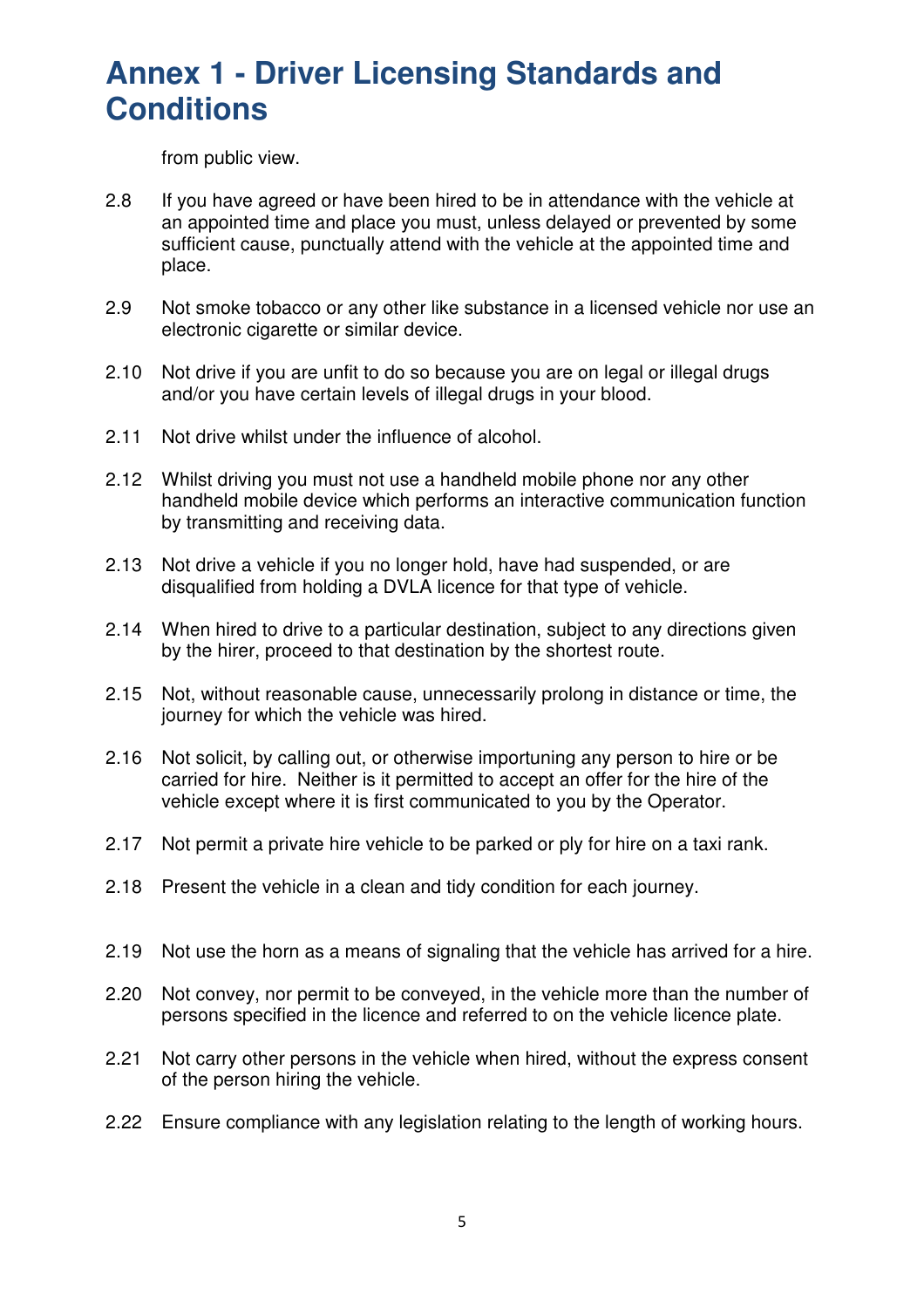#### 3. Dress Code

3.1 You are required to be respectably dressed, clean and tidy in appearance and must adhere to the Council's dress code as set out below:

Permitted clothing-

- Tops, shirts, blouses, t-shirts, polo shirts or sweat tops These should cover the shoulders and be capable of being worn inside trousers/skirts and shorts. Shirts or blouses can be worn with a tie or open necked.
- Trousers, skirts, shorts Trousers may either be full length or shorts, if tailored. Clothing should be of sufficient length when the driver is seated as to not offend against decency.
- Footwear This should be smart and appropriate for driving; and must fit around the heel of the foot.
- Cultural dress This is acceptable providing it meets similar standards of decency and smartness.

Clothing not permitted – unclean or damaged clothing, clothing bearing offensive or suggestive words, graphics or logos; vests or singlets; track suit or jogging bottoms; ripped jeans; sports shirts (e.g. football, rugby or cricket tops); clothing with studs or similar adornments; beach type footwear such as mules and flip flops; baseball caps; and any clothing that obscures the face.

This list is not exhaustive and where you are unsure please contact the Licensing Team for further advice.

#### 4. Fares and Journeys

#### You must

- 4.1 If requested by the hirer, provide a written receipt for the fare paid, this may be by email. Each receipt should show the date and destination of journey, driver badge number and amount paid.
- 4.2 At the start of a hired journey, where a meter is fitted, ensure the meter is turned to the correct tariff and running and that it remains in operation until the termination of the hiring. This applies to all bookings.
- 4.3 Not cause the fare recorded thereon to be cancelled or concealed until the hirer has had reasonable opportunity of examining it and has paid the fare.
- 4.4 Ensure the dial of the taximeter is kept properly illuminated throughout any part of a hiring which is during the hours of darkness and at any other time at the request of the hirer.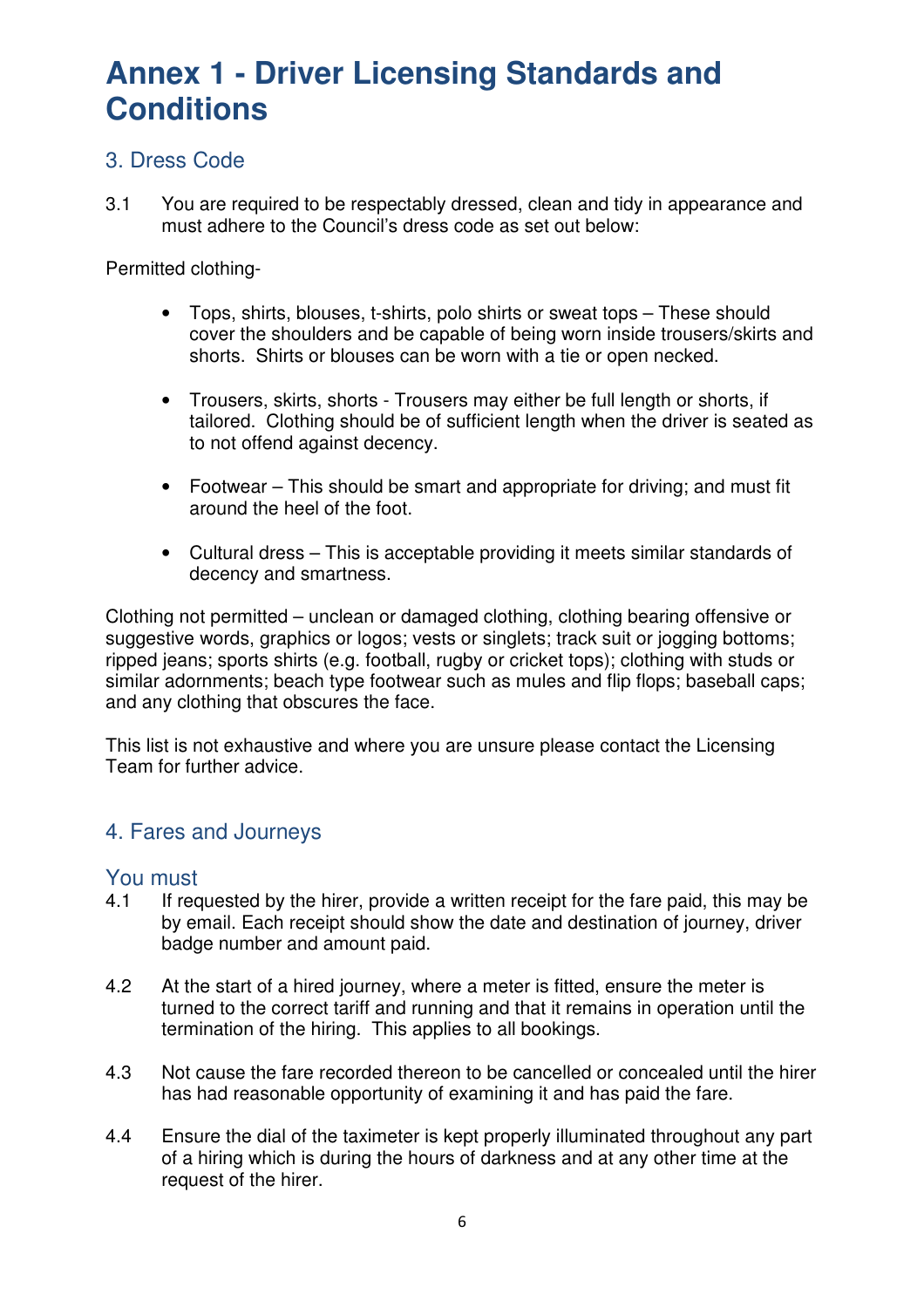- 4.5 Not demand a fare in excess of any previously agreed for that hiring between the hirer and the operator or, if the vehicle is fitted with a meter, the fare shown on the face of the meter.
- 4.6 When driving a private hire vehicle, equipped with a meter, ensure that a table of fares as issued by the Private Hire Operator/Proprietor is kept within the vehicle, displayed in a clearly visible position, and made available to any passenger or authorised officer on request.
- 4.7 Not demand a fee for carrying a wheelchair or other mobility aids.

### 5. Convictions, Cautions, Criminal Investigations and Penalty Points

- 5.1 You must
	- a. Notify the Authority, in writing, within a period of 7 days, of any conviction, caution or charge for a criminal offence, motoring offence, disqualification or fixed penalty notice imposed or being the subject of a criminal investigation whilst the licence is in force.
	- b. Following conviction or the issue of a fixed penalty notice which results in points being given on your DVLA licence, produce your licence to the Council within 7 days of its return from the DVLA, court of fixed penalty office following the endorsement of the offence.
	- c. In the event that you are disqualified from driving, immediately inform the Council and surrender your driver's badge and where appropriate the vehicle plate.
	- d. Make application and pay for a further DBS check, if required to do so by the Council in order that it may fully investigate any complaints or matters in which you are involved.
- 5.2 The Convictions Policy and Penalty Point Scheme will be applied as appropriate.

#### 6. Fitness to Drive and Medical Evidence

- 6.1 You must inform the Authority, in writing, immediately, of any deterioration in health or injury that would affect your ability to drive a licensed vehicle. Where this affects your ability to assist disabled passengers and you drive a wheelchair accessible vehicle you may be issued with a temporary exemption certificate on production of a letter from your GP or the Council's medical examiner.
- 6.2 Up to the age of 65 you must undergo a medical examination to DVLA Group 2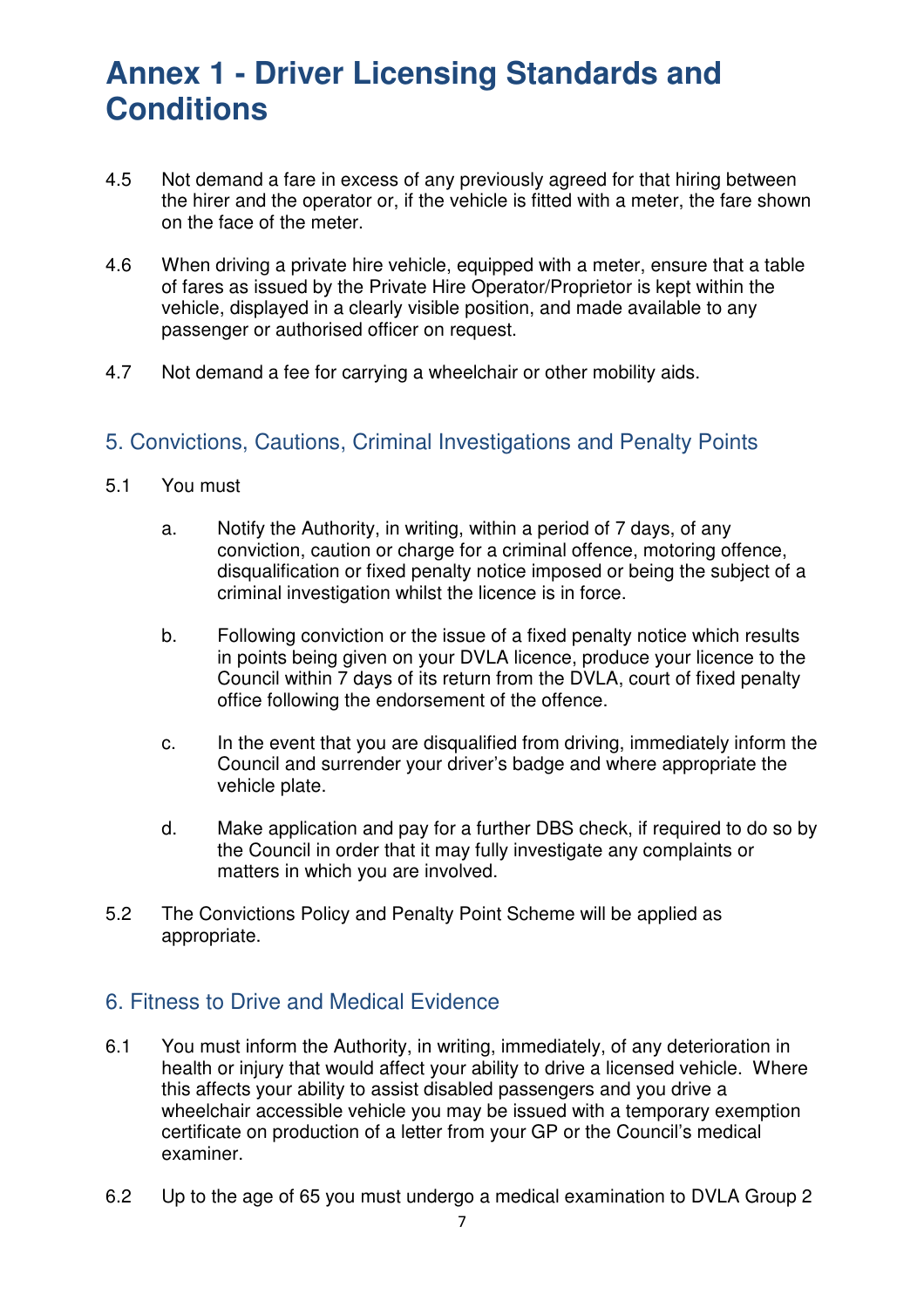standard every 3 years, to assess your fitness to drive. The certificate of examination must be submitted to the Council. This examination must be carried out at the Surgery with whom you are registered or at a Council approved medical examiner and will be at your expense.

- 6.3 If you are suffering from a known and notifiable medical disorder or are over the age of 65, you will be required to undergo a medical examination to Group 2 standard annually. The certificate of examination must be submitted to the Council. This examination must be carried out at the Surgery with whom you are registered or at a Council approved medical examiner and will be at your expense.
- 6.4 The Council may refer you for a further medical, specifically where you suffer from a medical conditions which is diagnosed between your last Group 2 medical assessment and your next medical assessment. The certificate of examination must be submitted to the Council. Note – This examination is at the expense of the driver and must be at a clinic or hospital as directed by the Council.

### 7. Found Property

- 7.1 A driver shall, after the termination of each hiring or as soon as practicable thereafter, carefully search the vehicle for any property which may have been accidentally left therein.
- 7.2 Items found in a licensed vehicle must be registered by the driver on Essex Police's website. Items should be held for a minimum of 28 days.
- 7.3 The following found items must be surrendered to the Police and cannot be retained:
	- Firearms / explosive material These items are a threat to your safety. It is unlawful for you to retain them, please call 999 and Essex Police will arrange for collection.
	- Knives/offensive weapons/drugs/unidentified substances This item is a threat to your safety. It is unlawful for you to retain this item, please call 101 and Essex Police will arrange for collection.
	- Offensive material/ items believed to be used in or in connection with a crime - It is unlawful for you to retain this item, please call 101 and Essex Police will arrange for collection.

Passports, driving licences or other government documents, for security reasons, must be sent back to the issuing authority as it is unlawful for you to retain these items.

### 8. The Carriage of Animals

8.1 You must not carry, in a licensed vehicle whilst being hired, any animal which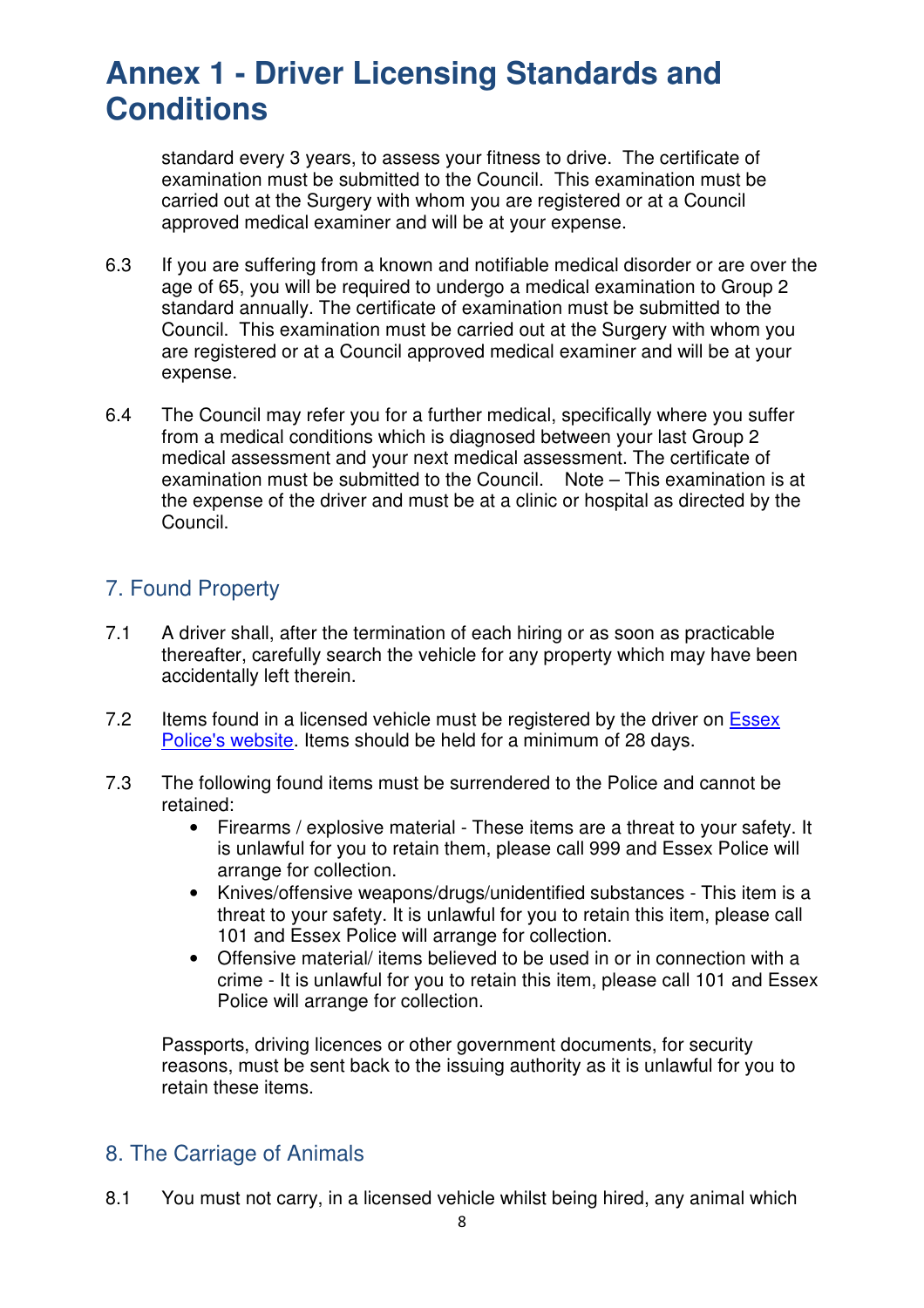belongs to or is being looked after by yourself, the proprietor or operator of the vehicle.

- 8.2 Animals in the custody of passengers may be carried, at your discretion, provided they are restrained in a safe manner.
- 8.3 You cannot charge a fee for carrying an assistance dog when it is acting in its capacity as an assistance dog.
- 8.4 You must carry guide, hearing and other assistance dogs accompanying disabled people and to do so without additional charge. The dog must be allowed to remain with the passenger. Passengers must be permitted to sit in the front seat so that the guide dog can sit in the front foot well.

Assistance Dogs can be identified by their coloured harness which are as follows –

- Guide Dogs Fluorescent strips around a white harness
- Hearing Dogs Burgundy
- Support Dogs Blue
- Assistance Dogs Purple, yellow or bright red
- Medical detection dogs Red
- Buddy Dogs Bright blue
- Autism Dogs Blue
- Deaf Blind Guide Dogs Red and White squared harness

8.5 If you have a medical condition, which may be exacerbated by such dogs, you may apply to the Authority for exemption from the condition 8.3 above. A certificate of exemption will be supplied on production of suitable medical evidence.

8.6 Where a notice of exemption has been issued to you on medical grounds, it must be exhibited in the vehicle by fixing it facing outwards either to the windscreen or in a prominent position on the dashboard. You must also at all time carry a tactile exemption certificate which must be made available in appropriate circumstances.

8.7 You must not forge or alter for use a Certificate or Notice of Exemption; lend a Certificate or Notice of Exemption to any other person; allow it to be used by any other person; or make or have in your possession any document which closely resembles a Certificate or Notice of Exemption.

#### 9. Wheelchair Accessible Vehicles

- 9.1 If you drive a wheelchair accessible vehicle you must be appropriately trained to secure and carry such passengers:
	- be fully conversant with the correct method to operate ramps, lifts and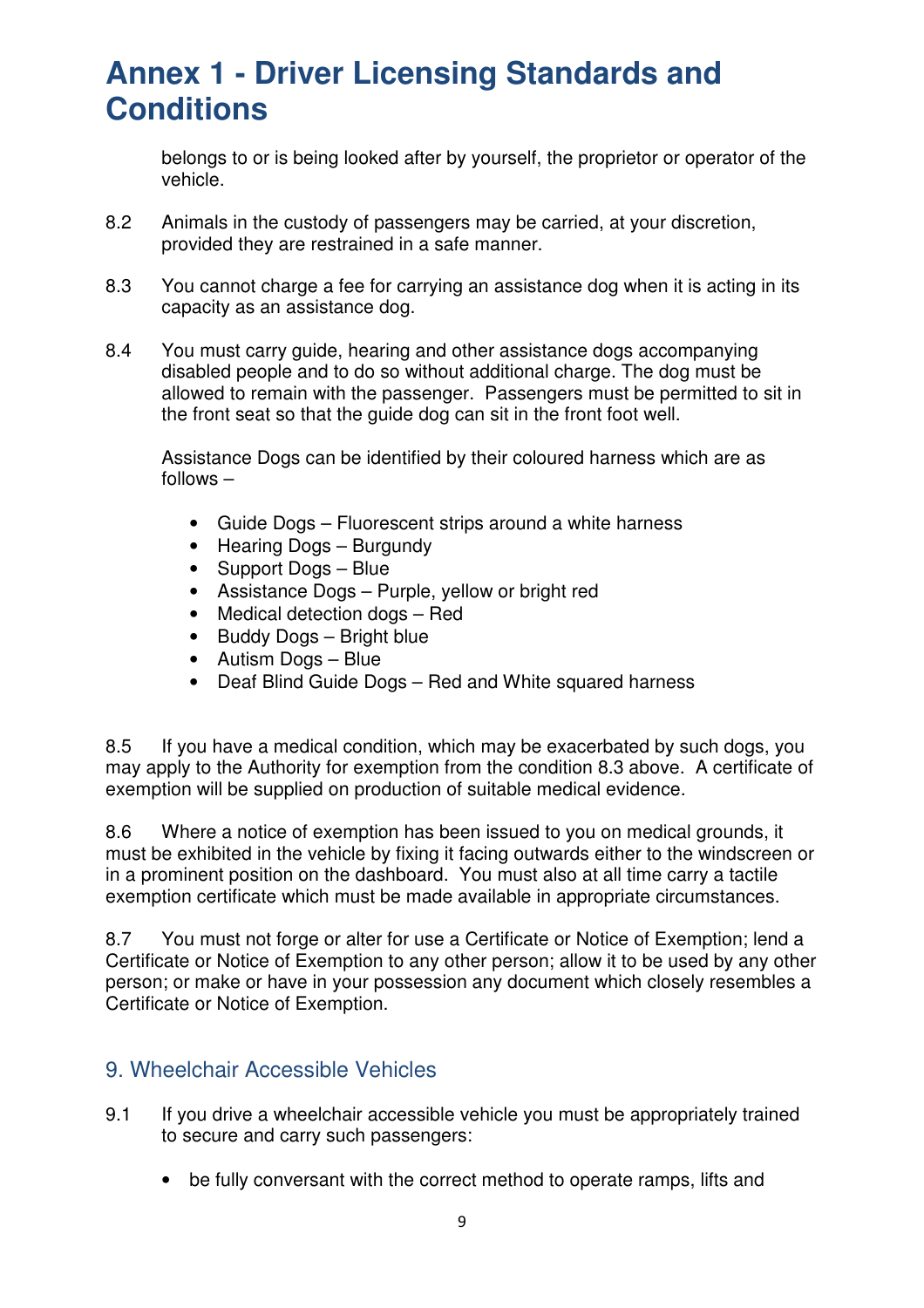wheelchair restraints that can be fitted to the vehicle.

- ensure that all wheelchairs are firmly secured to the vehicle using an approved restraining system and that the brakes of the wheelchair have been applied prior to the vehicle setting off.
- ensure that any wheelchairs, equipment and passengers are carried in such a way that no danger is likely to be caused to any passenger, in accordance with the Road Vehicles (Construction & Use) Regulations 1986 and any subsequent amendment or re-enactment thereof.

#### 10. Certificate of Motor Insurance

10.1 You must ensure that the vehicle driven by you is insured as a licensed vehicle and that you are personally covered to drive the vehicle.

#### 11. Condition of the Vehicle

- 11.1 You are responsible for ensuring that the licensed vehicle you drive is in a roadworthy condition and complies with the relevant legislation and with the Council's licensing conditions for that vehicle.
- 11.2 You must report an accident or any damage to a private hire vehicle within 72 hours of the occurrence.

### 12. Seat Belts and Child Seats

(Please follow links in the paragraphs below)

- 12.1 You must wear your seat belt unless exempt
- 12.2 You have a responsibility to ensure that you are familiar and up to date with all relevant legislation and guidelines as issued or determined by central government in relation to the use of seatbelts, child seats, and any other relevant construction and use and safety legislation.

#### 13. Rank Discipline

.

- 13.1 It is an offence to leave a Hackney Carriage unattended in a public place. Any parking, outside of agreed parameters, on the rear of a Hackney Carriage rank will therefore be dealt with by way of a fixed penalty notice or penalty points.
- 13.2 You are expected to obey rank discipline; vehicles should immediately move forward when the vehicle at the front of the rank leaves.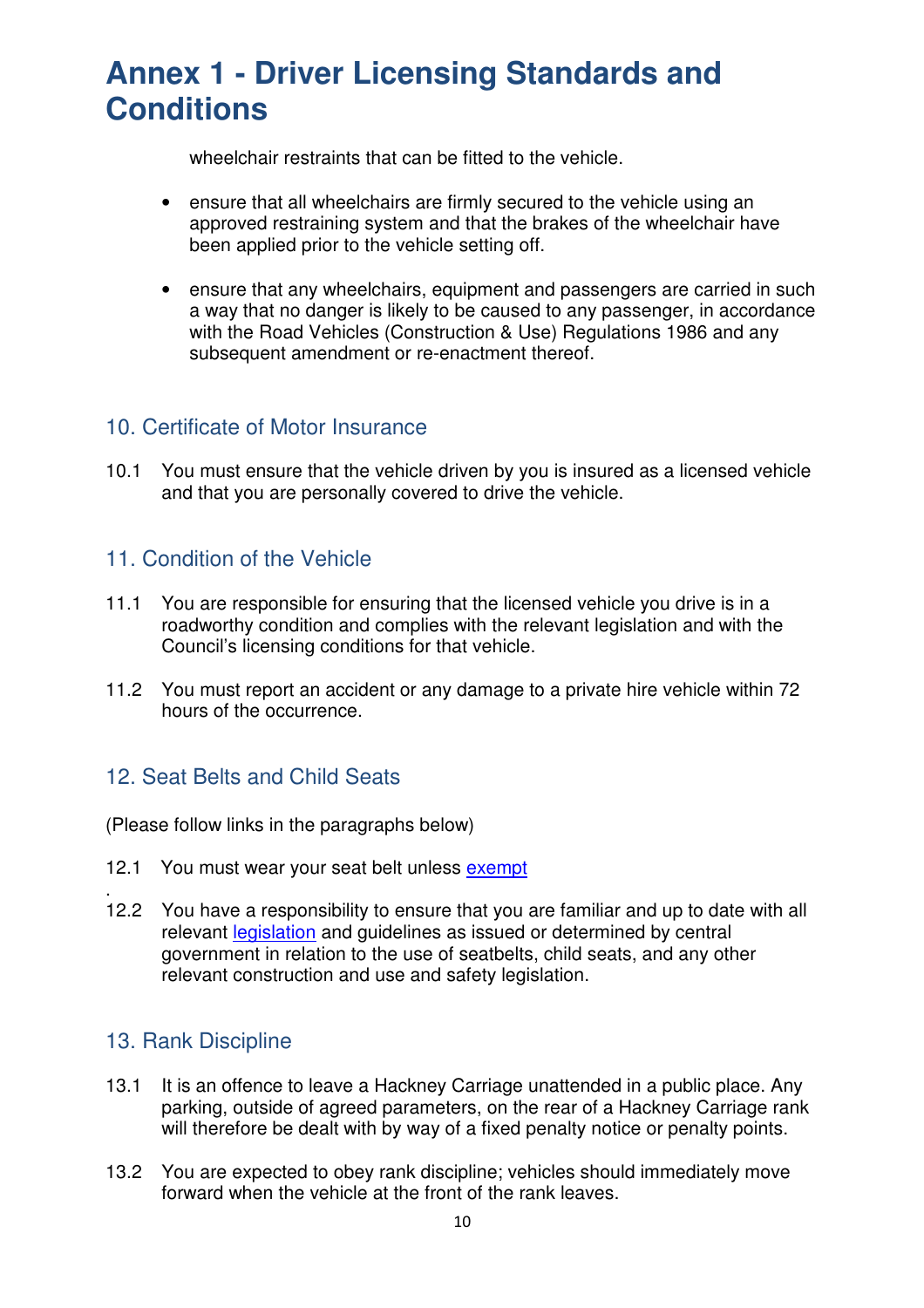#### 14. Trailers

14.1 You may tow a trailer on a licensed Hackney Carriage vehicle provided that you hold the appropriate category on your DVLA licence, which must be produced to the Council.

### 15. Probationary Licences

15.1 If you are granted a Probationary Licence you must comply with the following condition in addition to those attached to the grant of the driver's licence.

If during the period of this probationary licence you receive any criminal or motoring convictions or any fixed penalty notices or any another form of restorative justice or do not fully comply with the Council's Hackney Carriage and Private Hire Licensing Policy, Annexes and Appendices or where complaints or intelligence are received which following a full investigation leads the Council to consider that a licence should not have been granted then the process to revoke the licence will commence.

- 15.2 Any breach of the probationary condition will result in the Council taking action to revoke your licence.
- 15.3 The revocation process is as follows
	- a. A member of the Licensing Team will investigate the facts of the breach which may include interviewing you under caution. The Council may also, as part of its investigation request a Police National Computer Check (PNC) from the Police to ensure it has all the evidence necessary to properly investigate the matter or a new DBS check. This may mean that matters that formed part of a previous decision are reconsidered in the light of new evidence and may result in a licence, previously granted, being revoked.
	- b. You be notified of the outcome of the investigation, and any resulting revocation, in writing.
	- c. There is a right of appeal to the Magistrates Court. Any such appeal must be made in writing, within 21 days from the date of the decision, to the Clerk of the Court, Essex Magistrates' Courts, Osprey House, Hedgerows Business Park, Colchester Road, Springfield, Chelmsford, Essex, CM2 5PF.

#### **Appeal against the Conditions**

If you are aggrieved by any of the conditions attached to the licence you may appeal to the Magistrates Court within 21 days of the service of the licence and the attached conditions on you. Any appeal must be made in writing to the Magistrates Court,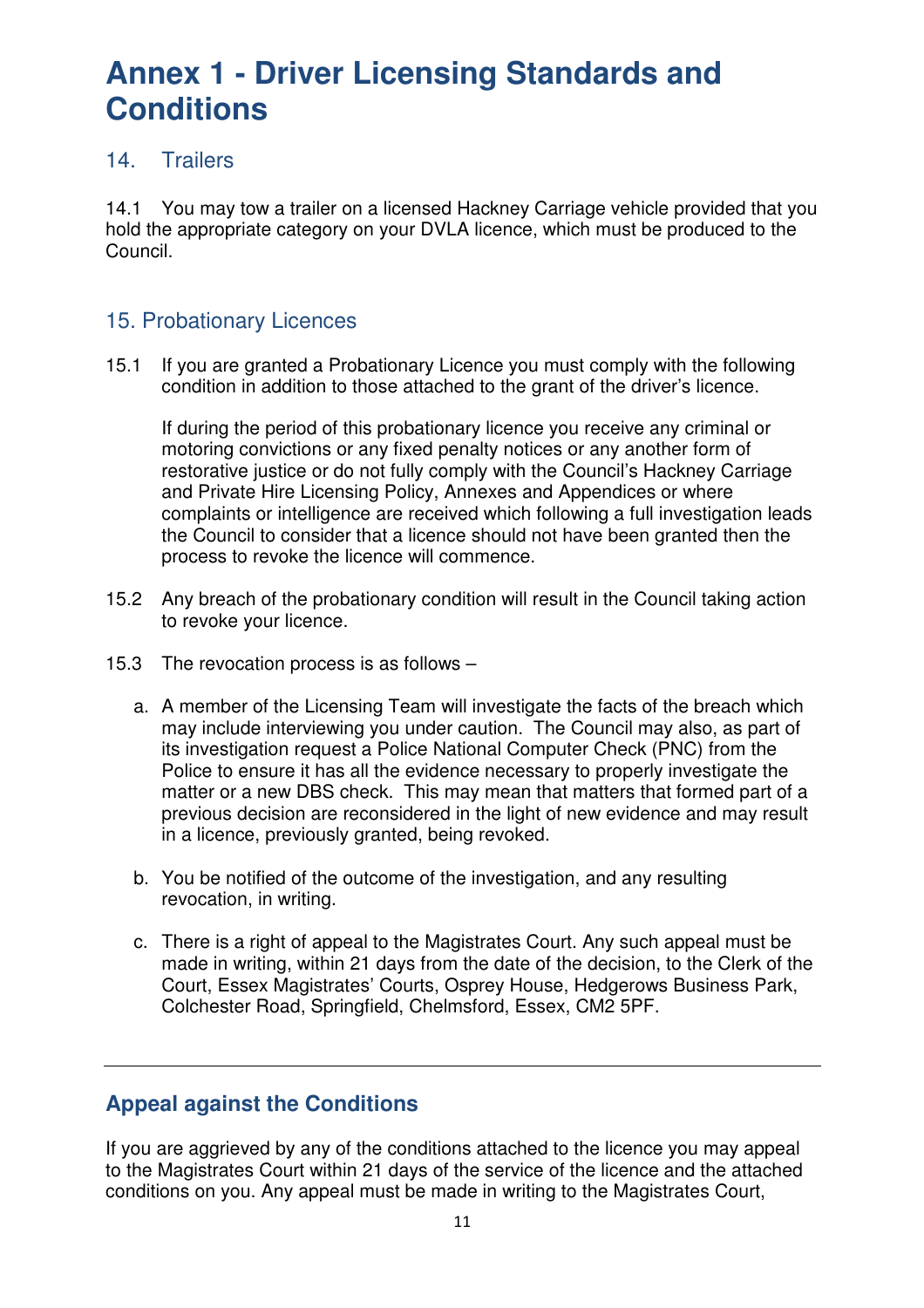Essex Magistrates Court, Osprey House, Hedgerows Business Park, Colchester Road, Springfield, Chelmsford, CM2 5PF.

### **Application and Renewal Processes**

Application process for a new Driver's Licence

1. Access the Council's web page for new drivers and read the Hackney Carriage & Private Hire Licensing Policy and Conditions.

2. Complete the English Test with the Colchester English Study Centre, you need to book this direct with the Centre.

3. Complete the Hackney Carriage/Private Hire Driver Assessment with one of the Council's approved assessors.

4. Complete and pass your knowledge test.; you will need to book this with the Council.

5. Complete the Disclosure and Barring Service Check and the DVLA check with Personnel Checks.

6. Complete a Group 2 medical with either your GP or Cotswold Medicals.

7. Call the Customer Service Centre to make a new driver appointment. Please bring with you the following documentation -

- The completed application form
- The correct fee.
- A Group 2 medical certificate.
- A valid passport or birth certificate.
- Your DVLA licence registered to your current address.
- 2 x proof of address (letter from a doctor/utility bill etc.) these must be dated within the last three months.
- If you have spent six continuous months or more living outside the UK a criminal record check or equivalent documentation is required from the country/countries involved covering the relevant period.
- If you have changed your name either by marriage or deed poll, the change of name document is required.
- Proof that you have completed and passed a hackney carriage/private hire driver assessment test with a Council approved driving assessor.
- A Passenger Assisted Transport training course certificate, if you will be driving a fully adapted disabled assess vehicle.
- Proof that you have passed the Council's English test.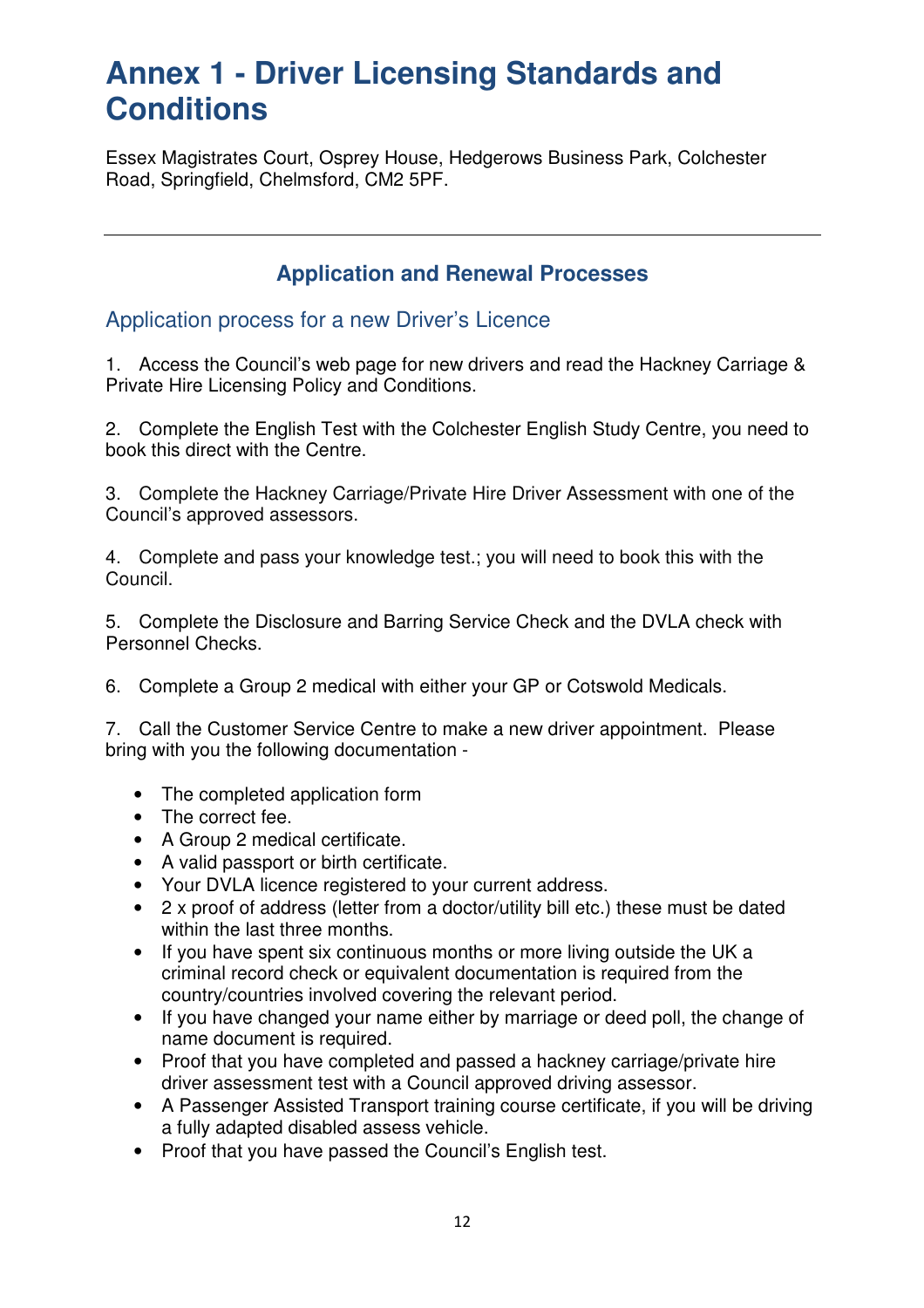8. At this appointment you documentations will be checked and your photo will be taken. The remaining fee payment will be taken at this appointment.

9. The badge will be given to you at this appointment if the application process has been completed to the Council's satisfaction.

### Renewal process for a Driver's Licence

1. Access the Council's web page for driver renewals and read the Hackney Carriage & Private Hire Licensing Policy and Conditions as they may have changed.

2. Complete the Disclosure and Barring Service Check and the DVLA check with Personnel Checks.

3. Complete a Group 2 medical with either your GP or Cotswold Medicals. Please note if you are 65 or over you will need an annual medical check.

4. Call the Customer Service Centre to make a driver renewal appointment. Please bring with you the following documentation -

- The completed application form.
- The correct fee.
- Your DVLA licence registered to your current address.
- If you have spent six continuous months or more living outside the UK a criminal record check or equivalent documentation from the country/countries covering the relevant period.
- If you have changed your name either by marriage or deed poll, the change of name document/marriage certificate.
- A completed medical (please ensure you have both the medical and the covering declaration from the GP/medical examiner stating that you are fit to work).

5. At this appointment you documentations will be checked and your photo will be taken. The remaining fee payment will be taken at this appointment.

6. The badge will be given to you at this appointment if the application process has been completed to the Council's satisfaction.

PLEASE NOTE – you must bring your completed DBS to the Council on receipt. Failure to do so may result in the suspension or revocation of your licence.